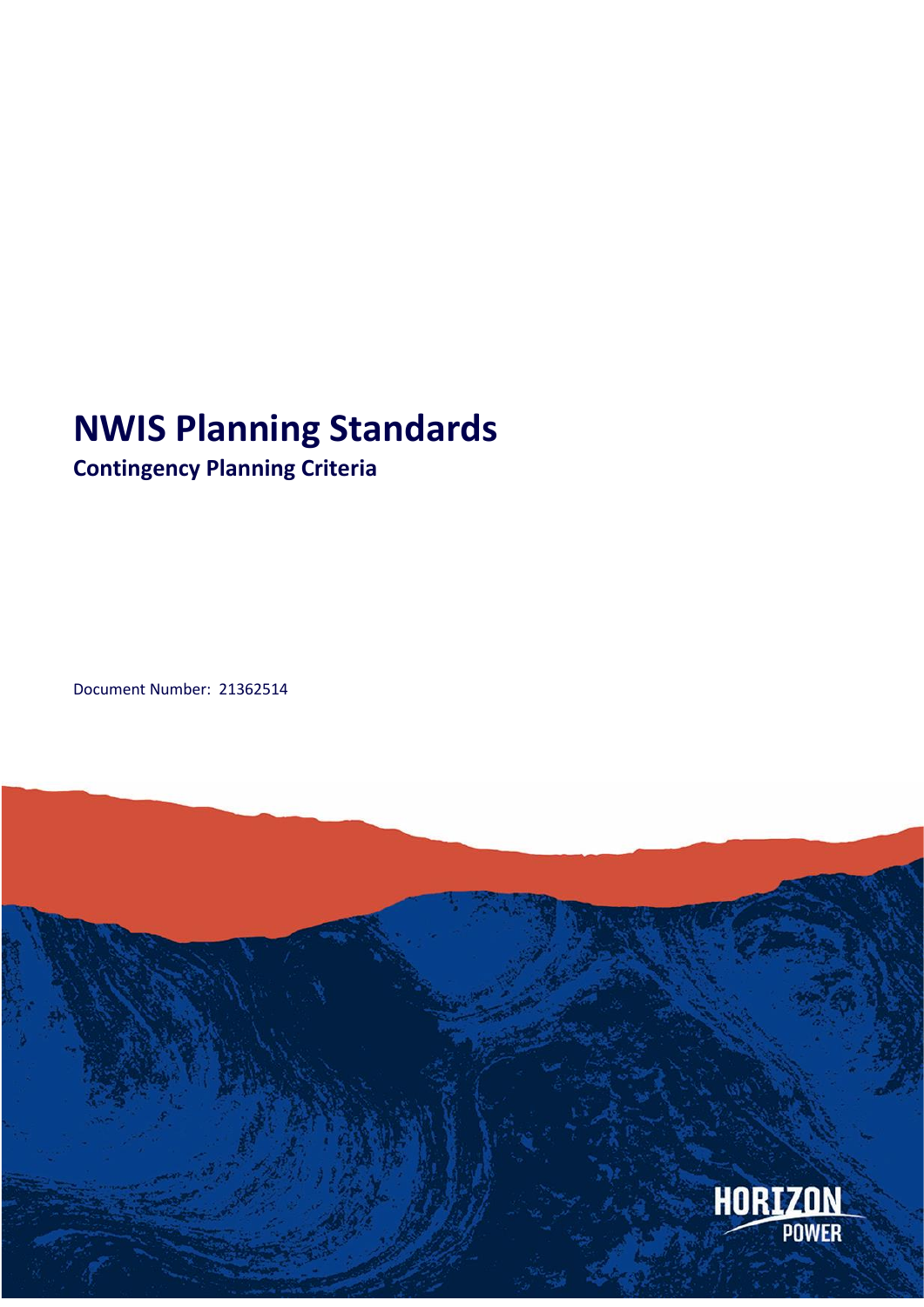

| Date Created/Last Updated | 1 July 2021 |
|---------------------------|-------------|
| <b>Review Frequency</b>   | 5 years     |
| <b>Next Review Date</b>   | 1 July 2026 |

This policy remains in effect, until replaced or updated, notwithstanding expiration of the review date.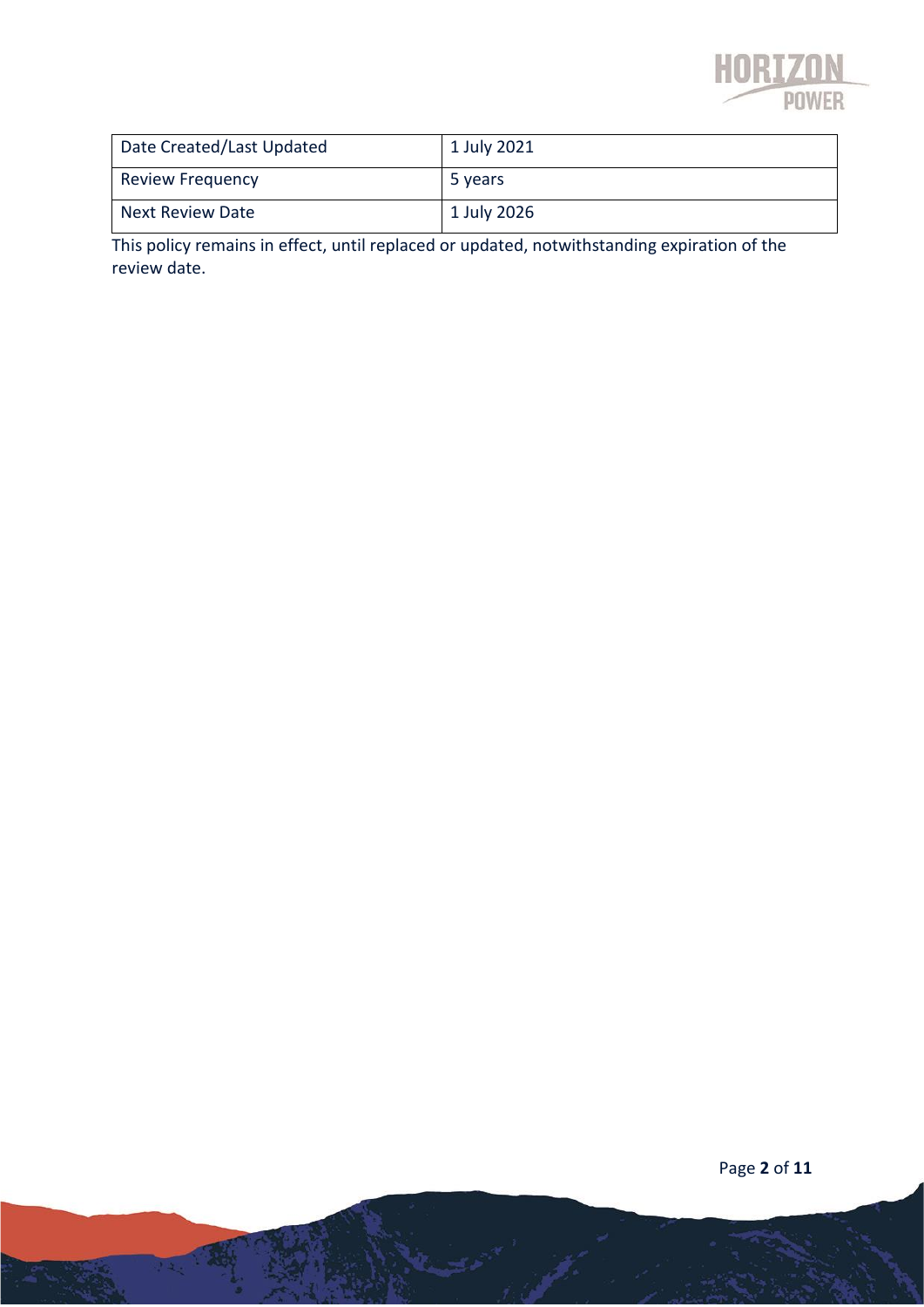

#### **TABLE OF CONTENTS**

| 1. |     |  |  |
|----|-----|--|--|
| 2. |     |  |  |
| 3. |     |  |  |
|    | 3.1 |  |  |
|    | 3.2 |  |  |
|    | 3.3 |  |  |
|    | 3.4 |  |  |
|    | 3.5 |  |  |
|    | 3.6 |  |  |
|    | 3.7 |  |  |
| 4. |     |  |  |
|    | 4.1 |  |  |
|    | 4.2 |  |  |
|    | 4.3 |  |  |
|    | 4.4 |  |  |
|    |     |  |  |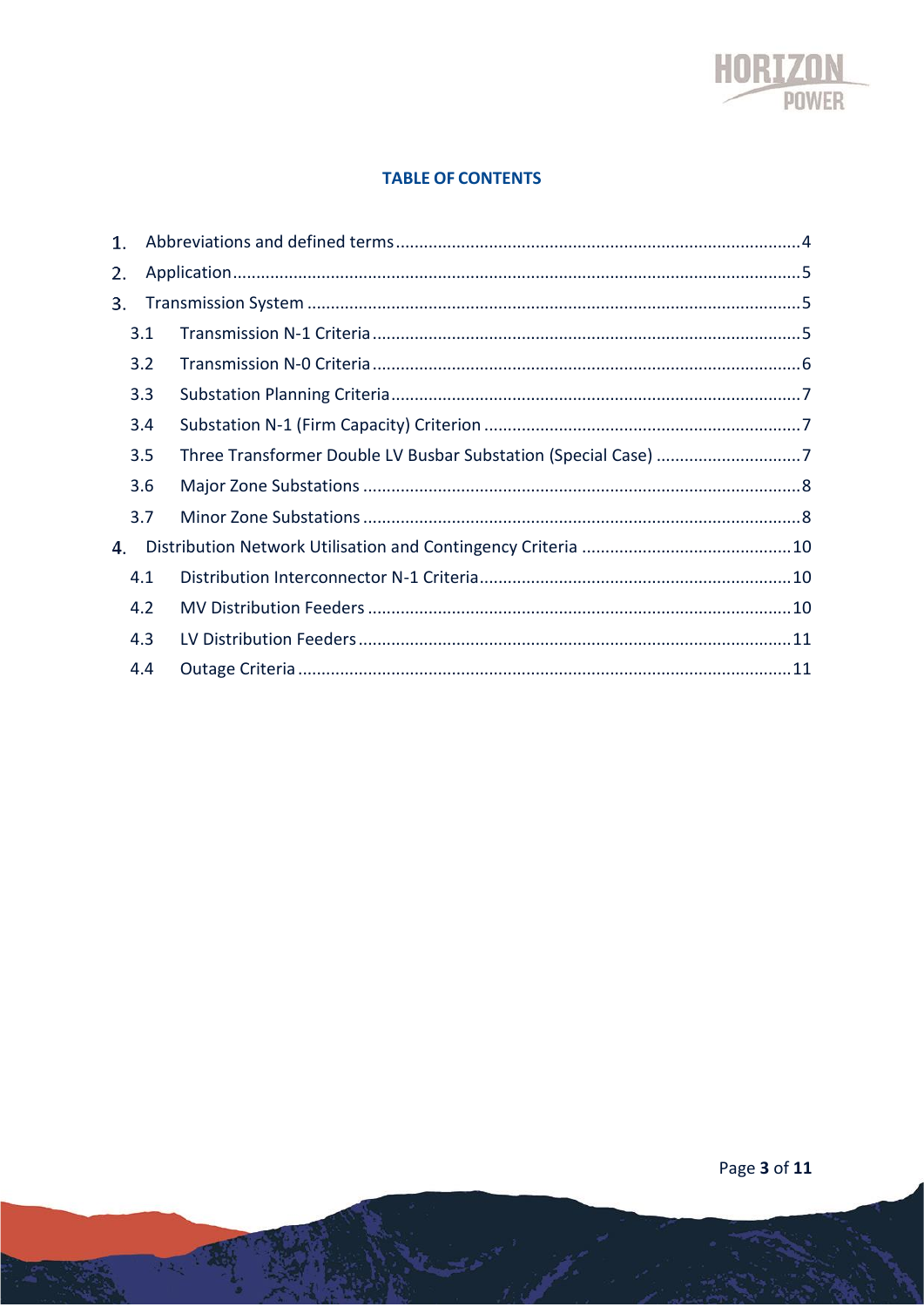

# 1. ABBREVIATIONS AND DEFINED TERMS

The following abbreviations are used in this document and have the meaning provided in the table below.

*Table 1.1: Document Abbreviations*

| Abbreviation | <b>Meaning</b>                        |  |
|--------------|---------------------------------------|--|
| <b>DTC</b>   | <b>Distribution Transfer Capacity</b> |  |
| <b>HTR</b>   | <b>Harmonised Technical Rules</b>     |  |
| <b>HV</b>    | <b>High Voltage</b>                   |  |
| kV           | 1000 Volts                            |  |
| LV           | Low Voltage                           |  |
| <b>MV</b>    | Medium Voltage                        |  |
| <b>MVA</b>   | 1000 Volt Amperes                     |  |
| <b>NCR</b>   | <b>Normal Cyclic Rating</b>           |  |

The following defined terms are used in this document and have the meaning provided in the table below.

*Table 1.2: Document Defined Terms*

| Defined term              | <b>Meaning</b>                                                                                                                                                                                                                                                    |  |
|---------------------------|-------------------------------------------------------------------------------------------------------------------------------------------------------------------------------------------------------------------------------------------------------------------|--|
| distribution              | has the same meaning as "distribution system" in the Act.                                                                                                                                                                                                         |  |
|                           | $\{As at 7 April 2020, the definition in section 3 of the Act is - distributionsystem means electricity infrastructure used, or to be used, for, or inconnection with, or to control, the transportation of electricity at nominalvoltages of less than 66 kV."}$ |  |
| <b>Harmonised</b>         | as included in the Pilbara Network Rules                                                                                                                                                                                                                          |  |
| <b>Technical Rules</b>    |                                                                                                                                                                                                                                                                   |  |
| <b>Independent System</b> | has the meaning given to it in the Pilbara Network Rules                                                                                                                                                                                                          |  |
| <b>Operator (ISO)</b>     | {As at 29 June 2021, the Code defines "ISO" as "means the Pilbara ISO as<br>defined in regulation 14 of the regulations.                                                                                                                                          |  |
| limit advice              | has the meaning given to it in the Pilbara Network Rules                                                                                                                                                                                                          |  |
|                           | {As at 29 June 2021, the Code defines "limit advice" as "means the notice given<br>by covered NSP to the ISO under rule 248(2), setting out limit rules, ratings for<br>listed network elements and other constraint information.".                               |  |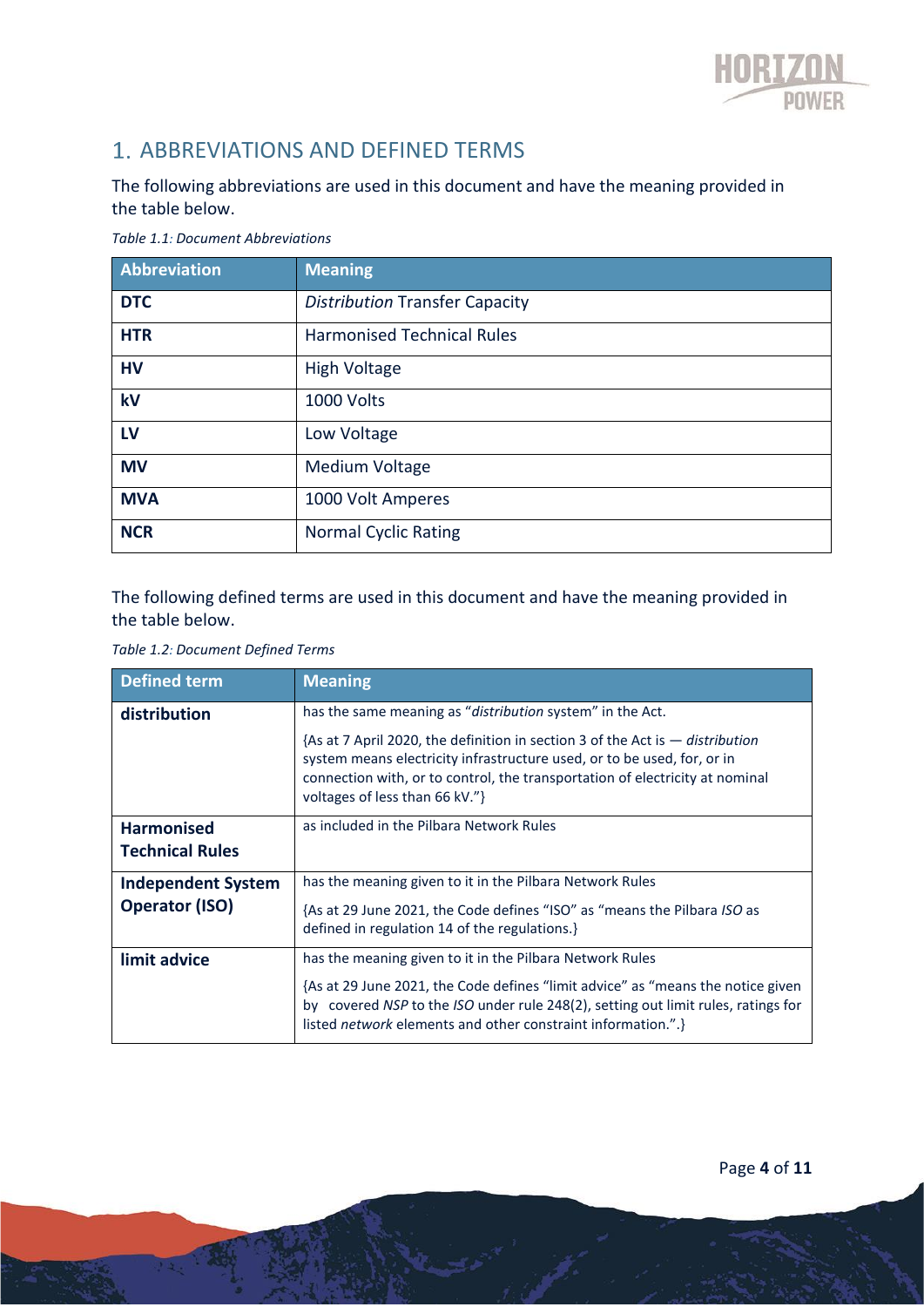

| <b>Defined term</b> | <b>Meaning</b>                                                                                                                                                                                                  |  |  |
|---------------------|-----------------------------------------------------------------------------------------------------------------------------------------------------------------------------------------------------------------|--|--|
| network             | has the same meaning given to 'network infrastructure facilities' in the Act.                                                                                                                                   |  |  |
|                     | {As at 07 April 2020, the Act defines 'network infrastructure facilities' as-                                                                                                                                   |  |  |
|                     | electricity infrastructure used, or to be used, for the purpose of transporting<br>electricity from generators of electricity to other electricity infrastructure or to<br>end users of electricity; and        |  |  |
|                     | includes stand-alone power systems, or storage works, used, or to be used, as<br>an adjunct to electricity infrastructure.}                                                                                     |  |  |
| network service     | has the same meaning given to 'Pilbara network service provider' in the Act.                                                                                                                                    |  |  |
| provider (NSP)      | {As at 7 April 2020, the Act defines 'Pilbara network service provider' as a<br>person who-                                                                                                                     |  |  |
|                     | (a) owns, controls or operates a Pilbara network or any part of a Pilbara<br>network; or                                                                                                                        |  |  |
|                     | (b) proposes to own, control or operate a Pilbara network or any part of a<br>Pilbara network.}                                                                                                                 |  |  |
| <b>NWIS</b>         | has the meaning given to it in the Pilbara Network Rules                                                                                                                                                        |  |  |
|                     | {As at 29 June 2021, the Code defines "NWIS" as "means the interconnected<br>Pilbara System which includes the Horizon Power coastal network."}                                                                 |  |  |
| transmission        | Means a <i>transmission</i> element as defined in the Pilbara Network Rules.                                                                                                                                    |  |  |
|                     | {As at 29 June 2021, the Pilbara Network Rules defines "transmission element"<br>as "means a network element which operates at transmission voltage, and<br>includes an interconnector regardless of voltage."} |  |  |

# 2. APPLICATION

These planning contingency criteria apply only to the *network* and not to connection assets. The *Network Service Provider* must design connection assets in accordance with a User's requirements and the relevant requirements of the *Harmonised Technical Rules*.

## 3. TRANSMISSION SYSTEM

Horizon Power will trigger *network* planning and design processes based on the deterministic contingency criteria detailed in this document.

These contingency criteria apply to the criteria detailed in section 2 of the *Harmonised Technical Rules*:

## 3.1 Transmission N-1 Criteria

The N-1 criterion applies to all *transmission* lines and major items of plant on Horizon Power's *transmission network*s, except those covered by the N-0 criterion under Section 3.2. The N-1 criterion simply means that the consequences of an outage of any one of the N components that make up the *transmission* system must be examined.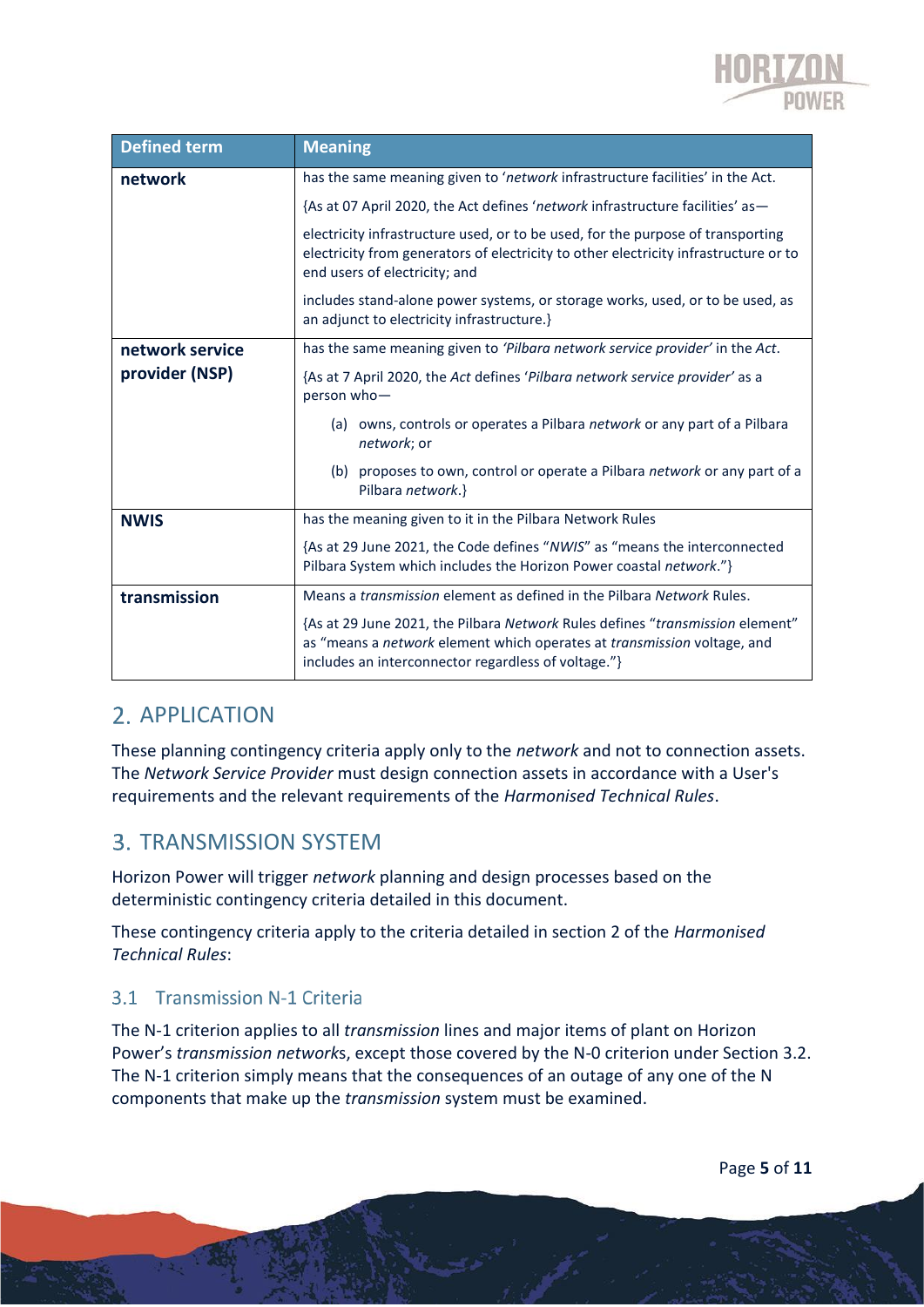

#### **N-1 criterion:**

The *transmission* system must be capable of withstanding the loss of any single component at any load level and for a given generation schedule.

Notes:

- 1. Under the Pilbara Network Rules, the Horizon Power Pilbara Coastal Network operates within a regime that limits the output of generators to maintain the system within a secure state. A secure state is where system parameters remain within the criteria defined by the *Harmonised Technical Rules* for the loss of any single system element identified as a credible contingency. Horizon Power is required to provide the *Independent System Operator* a "*limit advice*" that details the nature of the required generation limits. Horizon Power develops this *limit advice* by determining the generation schedules that meet the N-1 criterion.
- 2. The Horizon Power *network* planning process adopts a probabilistic approach to quantify the net impact of *network* constraints, and proposed mitigations, as the basis of *network* investment (Probabilistic Risk Assessment). The Probabilistic Risk Assessment may include consideration of either the total cost of generation, supply reliability outcomes or safety impacts.

The single component referred to in the above criteria include those listed in the following table:

| <b>N-1 Outages</b>             |  |  |
|--------------------------------|--|--|
| <b>Transmission Line</b>       |  |  |
| Transformer                    |  |  |
| <b>Static VAr Compensators</b> |  |  |
| <b>Circuit Breaker</b>         |  |  |
| Capacitor Bank                 |  |  |
| Substations (see section 3.7)  |  |  |

*Table 3: Transmission Elements Qualified as Single Contingency (N-1 Criterion)*

#### 3.2 Transmission N-0 Criteria

The N-0 criterion is applied only to minor substations and in some cases, single radial lines supplying minor zone substations (see Section 3.7).

N-0 means that should an element fail or be required out of service for repairs, maintenance or upgrade then supply may be constrained or not met at all until all elements are returned to service.

#### **N-0 criterion:**

The system must be capable of meeting the peak load with all elements in service.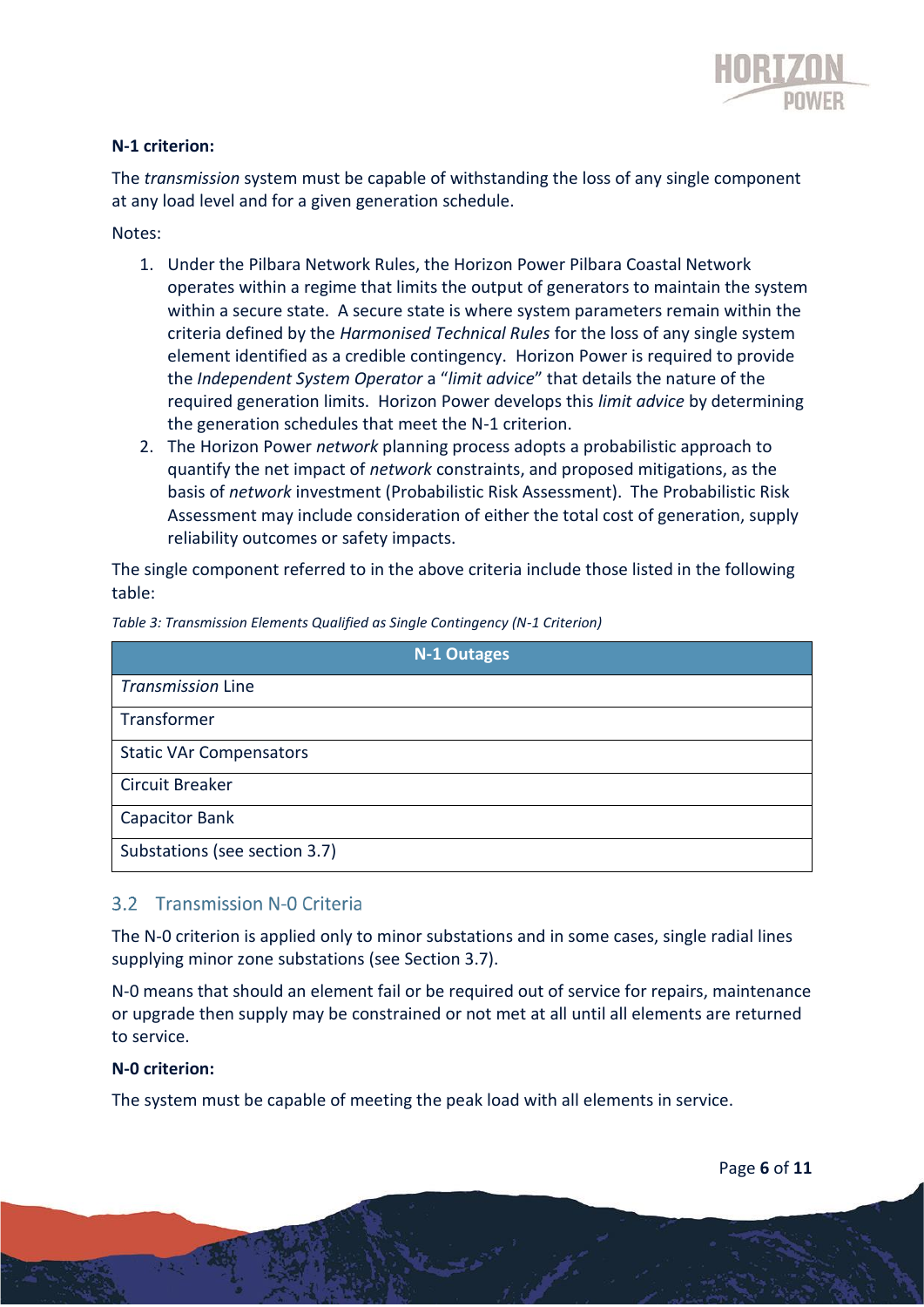

Should an element fail or be required out of service for repairs or maintenance then load is not required to be met.

#### 3.3 Substation Planning Criteria

The total capacity of a substation can be limited by any one or more plant items comprising the following main components in a substation:

- *Transmission* line circuits.
- Power transformer circuits.

Horizon Power designs its substations to the Substation N-1 (Firm Capacity) Criterion.

The adequacy of *transmission* line circuits supplying substations are assessed through load flow studies subject to the N-1 criterion.

The adequacy of power transformer circuits are assessed by comparing the forecasted substation peak load with the substation's capacity. The amount of load that can be supplied is limited by primary plant equipment ratings and, the amount of *distribution*  transfer capacity (DTC) available.

### 3.4 Substation N-1 (Firm Capacity) Criterion

The N-1 Criterion is used to define a substation's firm capacity (FC) and is calculated as follows:

|           | One transformer substation:                            | $FC = DTC$        | (1) |
|-----------|--------------------------------------------------------|-------------------|-----|
| $\bullet$ | Two transformer substation:                            | $FC = NCR1 + DTC$ | (2) |
|           | Three Transformer substation: $FC = NCR1 + NCR2 + DTC$ |                   | (3) |

Where,

NCR1 = lowest normal cyclic rating (NCR) of the transformers in the substation;

NCR2 = second lowest NCR of the transformers in the substation;

DTC = available *distribution* transfer capacity. DTC shall be included in equations (1), (2) and (3) above only if there is a high degree of confidence in its accuracy.

Inclusion of DTC in the firm capacity of a substation introduces the possibility of overloading on remaining transformer circuits following the outage of one transformer circuit. Two overload scenarios can arise depending on the substation's mode of operation.

## 3.5 Three Transformer Double LV Busbar Substation (Special Case)

In three transformer substations with double LV busbar arrangements where transformers are not operated in parallel, the DTC cannot be included in the substation's Firm capacity because the third transformer cannot be connected to the LV busbars (i.e. its capacity is not available until at least one of the operational transformers fail).

Transformer load balancing on transformers supplying a double LV busbar arrangement is assumed to be reasonable. It is assumed that as the substation load grows, the load on each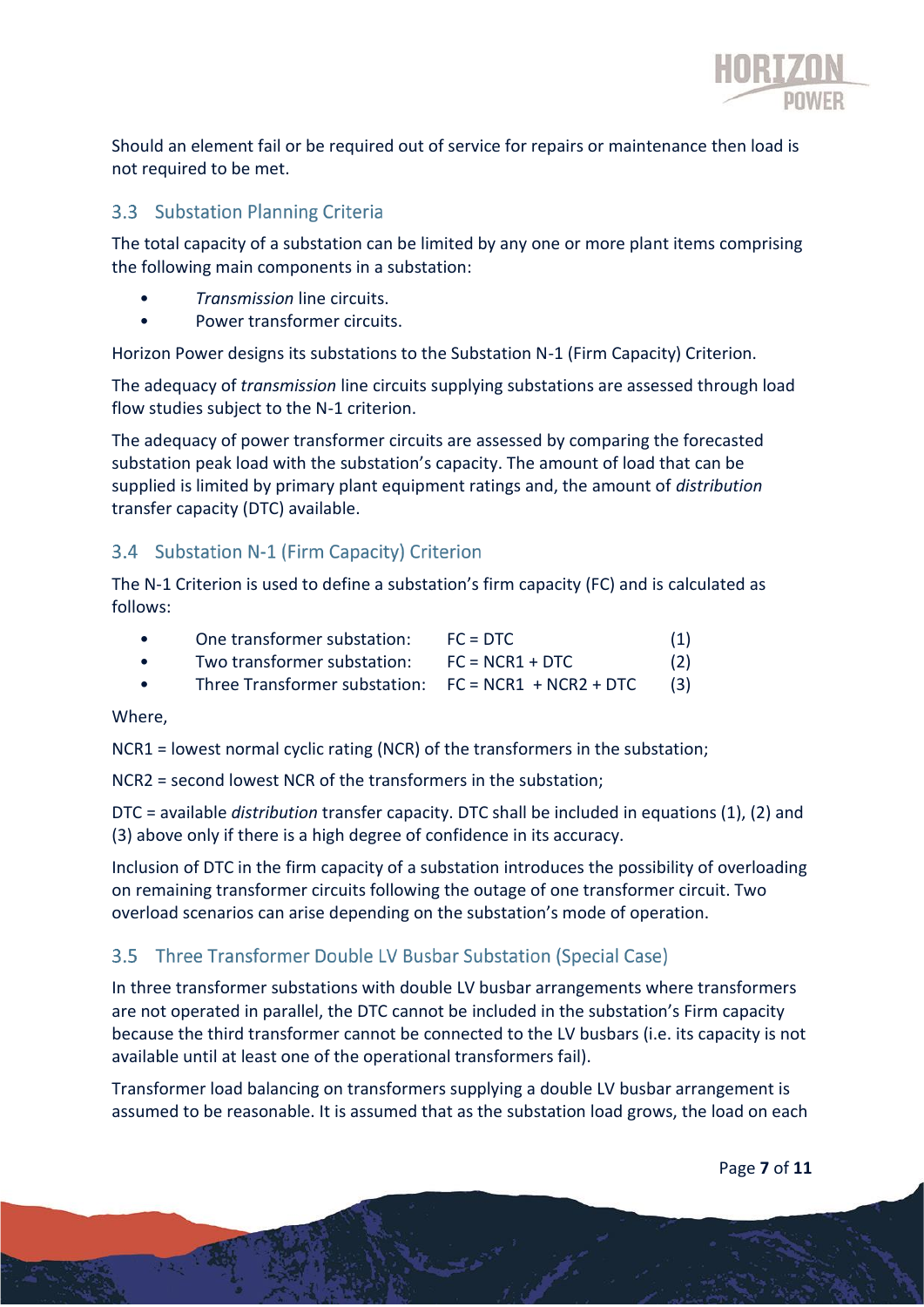

of transformer grows in constant proportion with each other until the heaviest loaded transformer is loaded to a limit of 80% of the smallest transformer's NCR.

Hence, the Firm capacity is calculated as follows:

#### $FC' = NCRS1 + NCRS2$

where, NCRS1 = smallest<sup>1</sup> normal cyclic rating of the transformers in the substation.

NCRS2 = second smallest NCR of the transformers in the substation.

#### 3.6 Major Zone Substations

A zone substation is considered to be "Major" if it supplies a peak load of 5MVA or more. Major zone substation components are subject to the N-1 criterion with the exceptions outlined in Table 4 Exceptions to the N-1 Criterion - Major Zone Substations. The *transmission* lines that interconnect Major zone substation are also subject to the N-1 criterion.

| <b>Exceptions</b>                  | <b>Substitute</b>                                             | <b>Restoration</b>                                                                                                           |
|------------------------------------|---------------------------------------------------------------|------------------------------------------------------------------------------------------------------------------------------|
| <b>Transformers</b>                | Supply to be restored<br>by switching.                        | Distribution transfer to be carried out within<br>2 hours.                                                                   |
| Substation HV                      | Supply may be lost.                                           | Load below substation firm capacity                                                                                          |
| busbar                             |                                                               | 100% restoration within 2 hours.                                                                                             |
|                                    |                                                               | Load above substation firm capacity                                                                                          |
|                                    |                                                               | 100% of load supplied from unfaulted<br>sections of the busbar to be restored within<br>2 hours.                             |
| Transformer<br>circuits            | Supply to be restored<br>by switching.                        | Distribution transfer to be carried out within<br>2 hours.                                                                   |
| Substation indoor<br>LV busbar     | Supply from the<br>relevant LV bus<br>section(s) may be lost. | 100% restoration within 96 hours (for town<br>substations) from the time when a safe<br>working environment can be restored. |
| Substation<br>outdoor LV<br>busbar | Supply from the<br>relevant LV bus<br>section(s) may be lost. | 100% restoration within 48 hours (for town<br>substations) from the time when a safe<br>working environment can be restored. |

*Table 4: Exceptions to the N-1 Criterion - Major Zone Substations*

## 3.7 Minor Zone Substations

Minor zone substations are those with peak load of less than 5MVA. Minor zone substation components are subject to the N-0 criterion with the exceptions outlined in Table 5.

 $1$  The ratings of the smallest transformers are selected because it is assumed that in an N-1 contingency condition the largest transformer is out-of-service.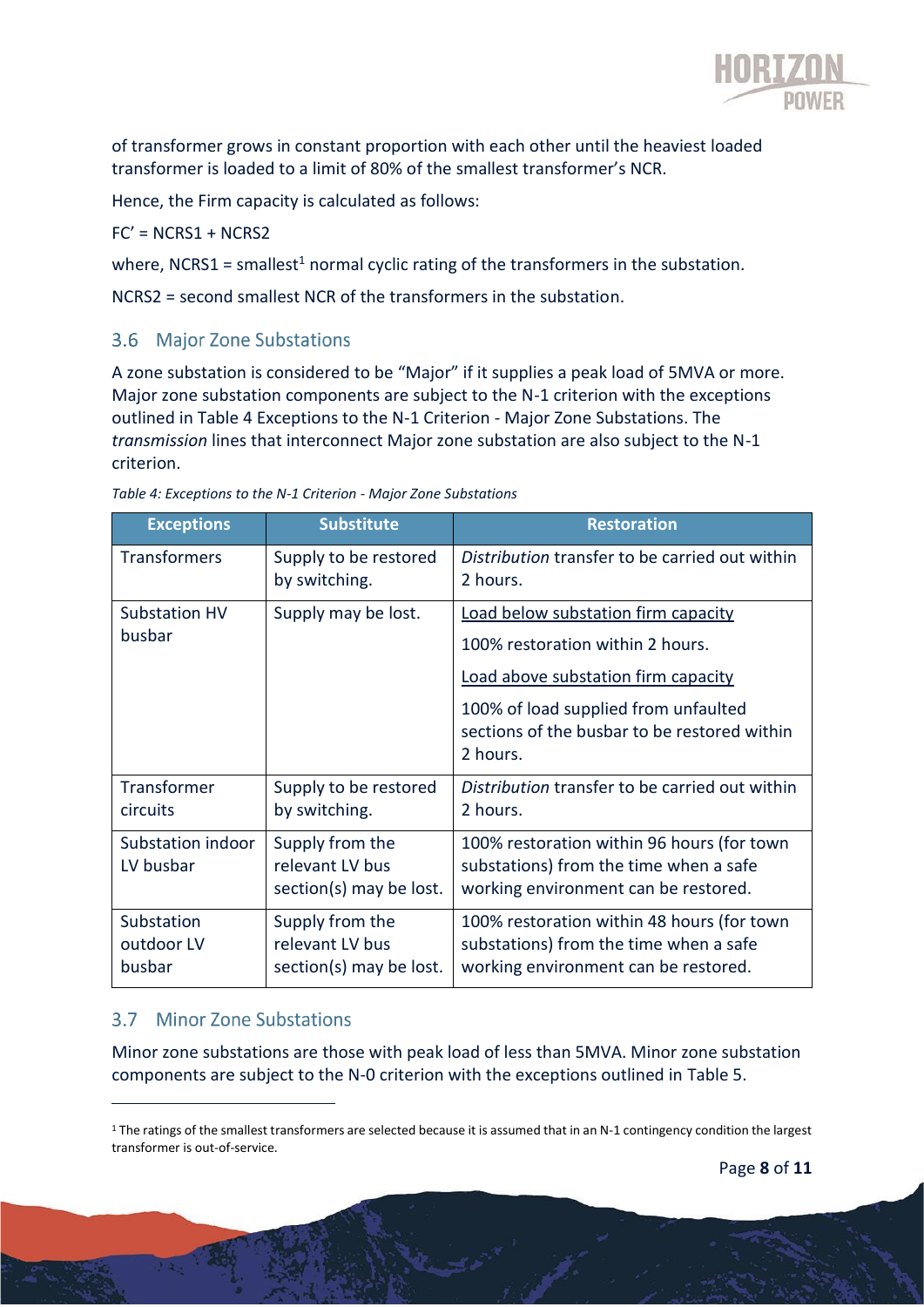

Exceptions to the N-0 Criterion - Minor Zone Substations. The *transmission* lines that interconnect Minor Zone substations are also subject to the N-0 reliability criteria with the exceptions outlined in Table 5.

| <b>Exceptions</b>            | <b>Substitute</b>                                                        | <b>Restoration</b>                                                                                                                                         |
|------------------------------|--------------------------------------------------------------------------|------------------------------------------------------------------------------------------------------------------------------------------------------------|
| <b>Transformers</b>          | Supply to be restored<br>by switching.                                   | Distribution transfer to be carried out within<br>2 hours.                                                                                                 |
|                              |                                                                          | For sites with one transformer standby<br>generation and distribution transfer should<br>be used to restore supply.                                        |
| <b>Transmission</b><br>lines | Individual justification<br>should be used to                            | Standby local generation may be used to<br>provide immediate restoration.                                                                                  |
|                              | provide redundancy<br>or sufficient<br>distribution transfer<br>capacity | In the case of substations supplied by single<br>radial lines, line restoration to be provided<br>within 1 to 2 days depending on the extent<br>of damage. |
| <b>Substation HV</b>         | Supply may be lost                                                       | Load below substation firm capacity                                                                                                                        |
| busbar                       |                                                                          | 100% restoration within 2 hours.                                                                                                                           |
|                              |                                                                          | Load above substation firm capacity                                                                                                                        |
|                              |                                                                          | 100% of load supplied from unfaulted<br>sections of the busbar to be restored within<br>2 hours.                                                           |
| Transformer<br>circuits      | Supply from the<br>relevant LV bus<br>section may be lost.               | Distribution transfer to be carried out within<br>2 hours.                                                                                                 |

*Table 5: Exceptions to the N-0 Criterion - Minor Zone Substation*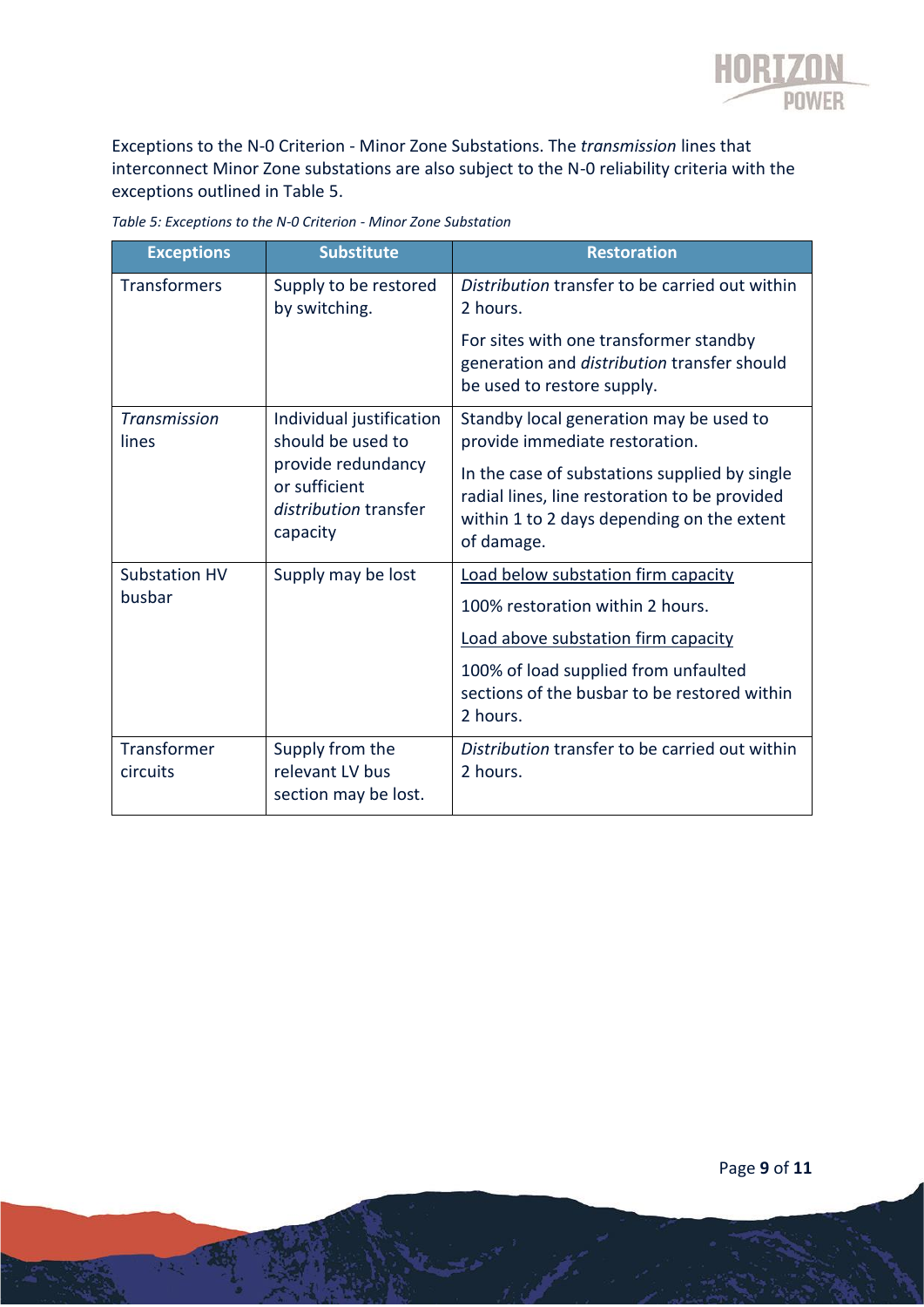

# DISTRIBUTION NETWORK UTILISATION AND CONTINGENCY **CRITERIA**

### 4.1 Distribution Interconnector N-1 Criteria

A number of Horizon Power systems have dedicated interconnectors between major zone substations or between major zone substations and power stations, which are typically operated at *distribution* voltages of between 11kV and 33kV (for example the 33kV interconnectors between Broome Power Station and Frederick St substation).

All *distribution* interconnectors between major zone substations, and between major zone substations and power stations shall be planned in accordance with the *Transmission* N-1 criterion as outlined in Section 3.1.

### 4.2 MV Distribution Feeders

Horizon Power's Technical Rules Section 2.5.3 (and corresponding sub-section) outlines the criteria for planning *Distribution* MV feeders. This is summarised below:

- Where technically and economically feasible, the *Network Service Provider* must provide normally open interconnections between adjacent *distribution* feeders.
- Application of the N-0 Criteria is provided in Table 6 below:

| <b>Number of Feeder</b><br><b>Interconnections</b> | <b>Utilisation</b> | <b>Comments</b>                                                                    |
|----------------------------------------------------|--------------------|------------------------------------------------------------------------------------|
| Radial (No Interconnections)                       | 100%               | Contingency plan to be developed to limit<br>outage duration to less than 12 hours |
| 1 feeder interconnection                           | 60%                |                                                                                    |
| 2 feeder interconnections                          | 75%                |                                                                                    |
| 3 feeder interconnections                          | 85%                |                                                                                    |

*Table 6: Summary of N-0 Criteria for MV Distribution*

High voltage *distribution* feeders in urban areas shall be planned and designed so that, for a zone substation feeder circuit or exit cable fault, the load of that feeder can be transferred to adjacent feeders by manual *network* reconfiguration.

Where practical, the *network* shall be planned and designed so that, in the event of a failure of a zone substation transformer, all load of that transformer can be transferred to other transformers within the same zone substation and adjacent zone substations.

The radial nature of rural *distribution* feeders normally precludes the application of contingency criteria to these feeders. However, where reasonably achievable, interconnection between feeders shall be provided, and reclosers and sectionalisers shall be installed to minimise the extent of outages.